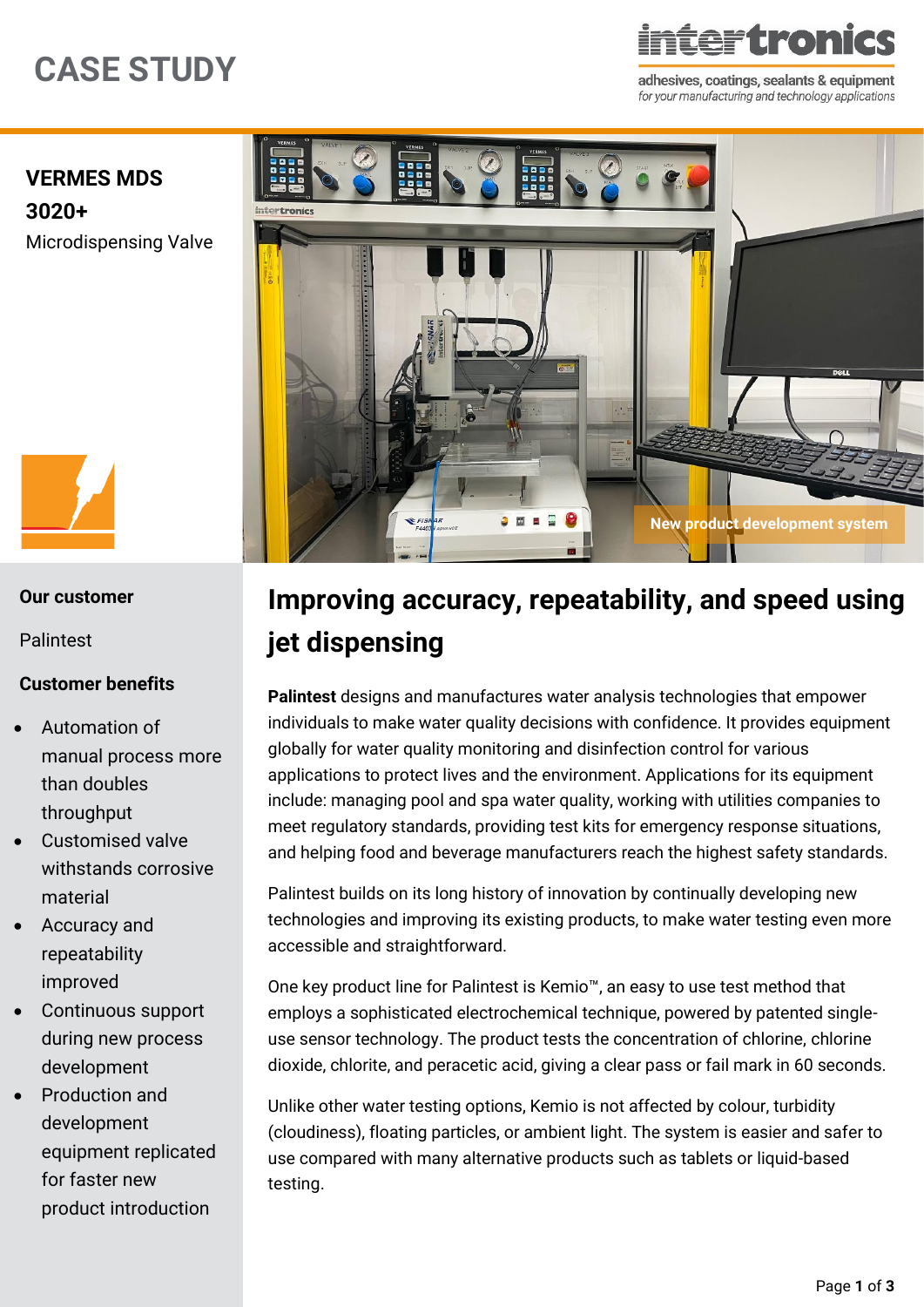#### **Manufacturing sensors repeatably**

As part of the manufacturing process, Palintest dispenses a lowviscosity, water-based reagent onto the sensor surface — different reagents depending on the parameter the sensor is testing for.

Initially, the sensor manufacturing process was highly manual; operators would place the sensor onto the dosing system, pick it up and move it to the dryer, and then manually package and seal it. To improve accuracy, repeatability, and throughput, Palintest automated the process and upgraded its dispensing technology to a jetting valve.



Jetting valves provide non-contact dispensing with a high degree of accuracy and repeatability, because of their ability to apply ultra-low volume deposits of material at high speed. This method is non-contact, so there is no possibility of damage to the workpiece.

To take advantage of these benefits, Palintest purchased a jetting valve system and integrated it into a larger machine. However, almost immediately, there was corrosion in the system so Palintest approached Intertronics to supply an alternative system.

Following research, Palintest selected the **[VERMES MDS 3020+ Microdispensing Valve](https://www.intertronics.co.uk/product/mds3010-mds3020-precision-microdispensing-jetting-valve/)** which dispenses medium viscosity materials up to 8000 mPas in repeatable single dots of ≥5 nl at up to 3,000 times per second.

Specific to production requirements, components of the VERMES MDS 3020+ valve including tappets, nozzles, and heating options can be customised to optimise the dispensing process.

Paul Whitehead, Strategic Accounts Manager at Intertronics said:

"There were a couple of important selection criteria for this application. The wetted area *─* anything in the material path *─* had to be compatible with the reagents Palintest used. Wholly ceramic nozzle inserts are difficult to produce and tend to be quite expensive. From experience, we recommended a valve with a ceramic tappet and coated carbide tips. Trials found that this combination did not react with the reagents and there was no corrosion."

Samantha Lunn, Sensor Development Manager at Palintest explained:

"Intertronics were extremely receptive to what we needed, and from first contact it was clear they were willing to come on the journey with us. Paul was always available to support with anything we needed, suggest alternative methods to trial, and help with process development."

#### **Process development**

However, this change in method meant that the new production system was no longer comparable to Palintest's development system for new sensor variants for different target analytes. Palintest therefore returned to Intertronics for help building a development system. Intertronics was able to provide a development machine that replicated Palintest's production system, with the VERMES jetting valve mounted on a Fisnar dispensing robot with vision system.

Intertronics supported Palintest closely with process development to achieve minimal downtime when cleaning the VERMES valve and replacing the consumable tips. Working together on process parameters using the development machine meant Palintest was able to extend the process life of the production equipment.